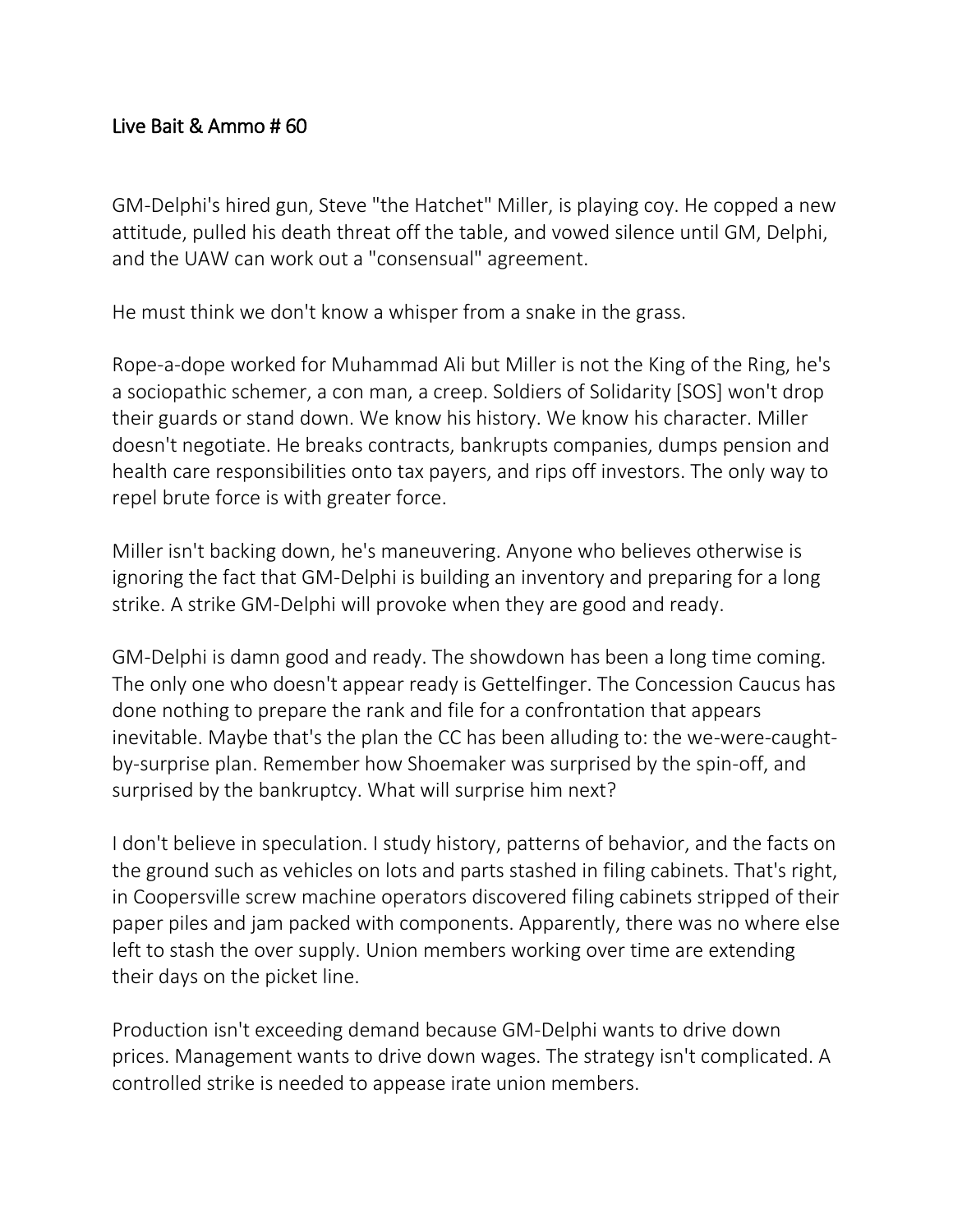The fix is in.

The Concession Caucus has a long history of appeasement and compromise. Contrary to Doug Fraser's comments in the Automotive News ["UAW Rebels Gain Clout in Delphi Fight" by David Barkholz, 12/12/05] concessions in the 1980's were not "pragmatic". We have proof.

The UAW lost more than half its membership while the Canadian Auto Workers doubled in size after splitting with the UAW because the CAW refused to compromise. Only a company-union man could call that result "pragmatic". The UAW membership never won an iota of job security from concessions. To the contrary, we lost 800,000 jobs while the Big Three churned out more vehicles than ever. Market share went down, but productivity went up. We produce more vehicles with half the number of workers. Now the final payoff for that compromise is due.

Both GM and Delphi have more plants overseas than they do in the USA. While we were busy buying American, GM-Delphi transferred all the money they saved on concessions overseas. And you wonder why they advocate free trade? The plan to evade legacy costs and become an importer to America has been in the shuffle for a long time.

Shitcan the rhetoric and study the action. The CC chose not to enforce the Secure Employment Level. They chose to side with their corporate partners year after year. As a result UAW membership declined. That's not pragmatism, it's collusion.

Last spring syndicated columnist, Rick Haglund, reported that Dale Buss writing for the anti union Mackinac Center for Public Policy "gushes that the cooperative attitude of Fraser and Bieber pales in comparison to the UAW's newest strategy under President Ron Gettelfinger." ["UAW Gets Praise from Unlikely Source" - Grand Rapids Press - 3/2/05]

How should we assess a union leader who makes our enemies gush with praise?

Miller may be the King of Crap but Gettelfinger is the King of Concessions. In the Delphi-UAW Supplement signed on April 29, 2004 the Concession Caucus agreed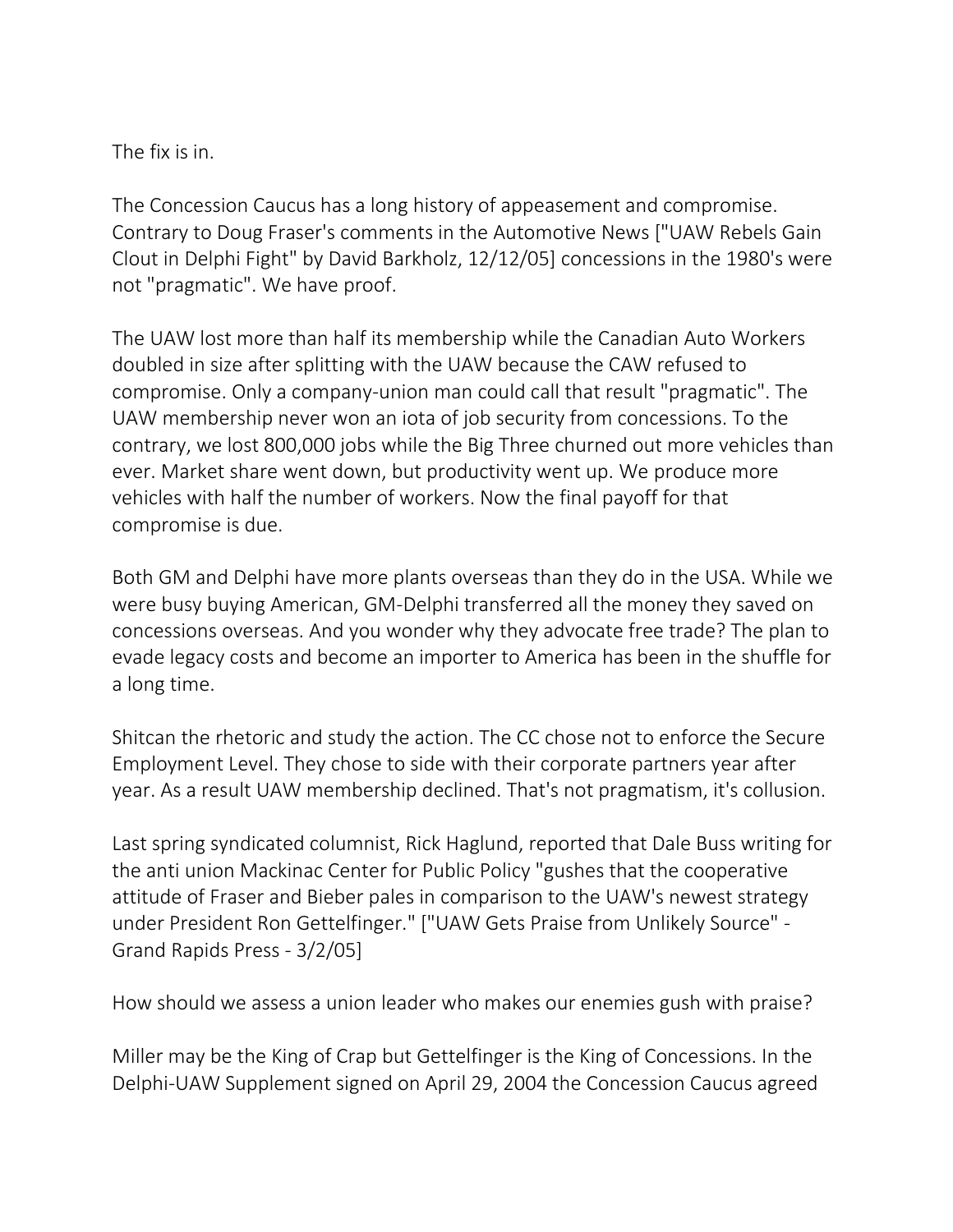that \$14 per hour was fair pay. After four years at that rate and no COLA, no defined pension, and increased co-pays on health care, an auto worker with a family would be on food stamps.

What can Delphi-UAW members expect now?

More of the same.

Disregard opinion. Look at the facts.

In 2003 Gettelfinger promised to hold the line on health care. In 2005 he promised not to open the GM contract. He hasn't made any promises to Delphi-UAW members. It's just as well. His word isn't worth a rat's fur.

UAW members at both Ford and GM are questioning how the ratification vote on health care concessions was handled. Members complained that they were not adequately informed, nor given time to consider the consequences. Bargaining Committees counted ballots at some locals. Allegedly, no shows were counted as yes votes. Take heed. A lesson that isn't applied isn't learned.

Delphi members who want a fair shake should take steps to ensure that those irregularities are not repeated. Go to your January membership meetings and pass motions demanding that:

(1.) No ratification vote shall take place less than a week after the information meetings.

(2.) Ratification shall be conducted and tabulated by the Election Committee if an independent audit is unaffordable.

(3.) The ratification procedure shall permit at least two rank and file members to observe the process at all times and to video record the process.

(4.) The actual contract changes, not just the "Highlights", shall be scanned and posted online for all to read during the one week waiting period.

We have a legal right to an informed vote. The Highlights will focus on the money but GM-Delphi's long term goal is to bust the union. It's not just about the money. It's a battle over who controls the conditions of our labor -- union or management. A non grievable, no excuse accepted attendance policy means favoritism will rule. The Concession Contract will erase lines of demarcation and permit unlimited